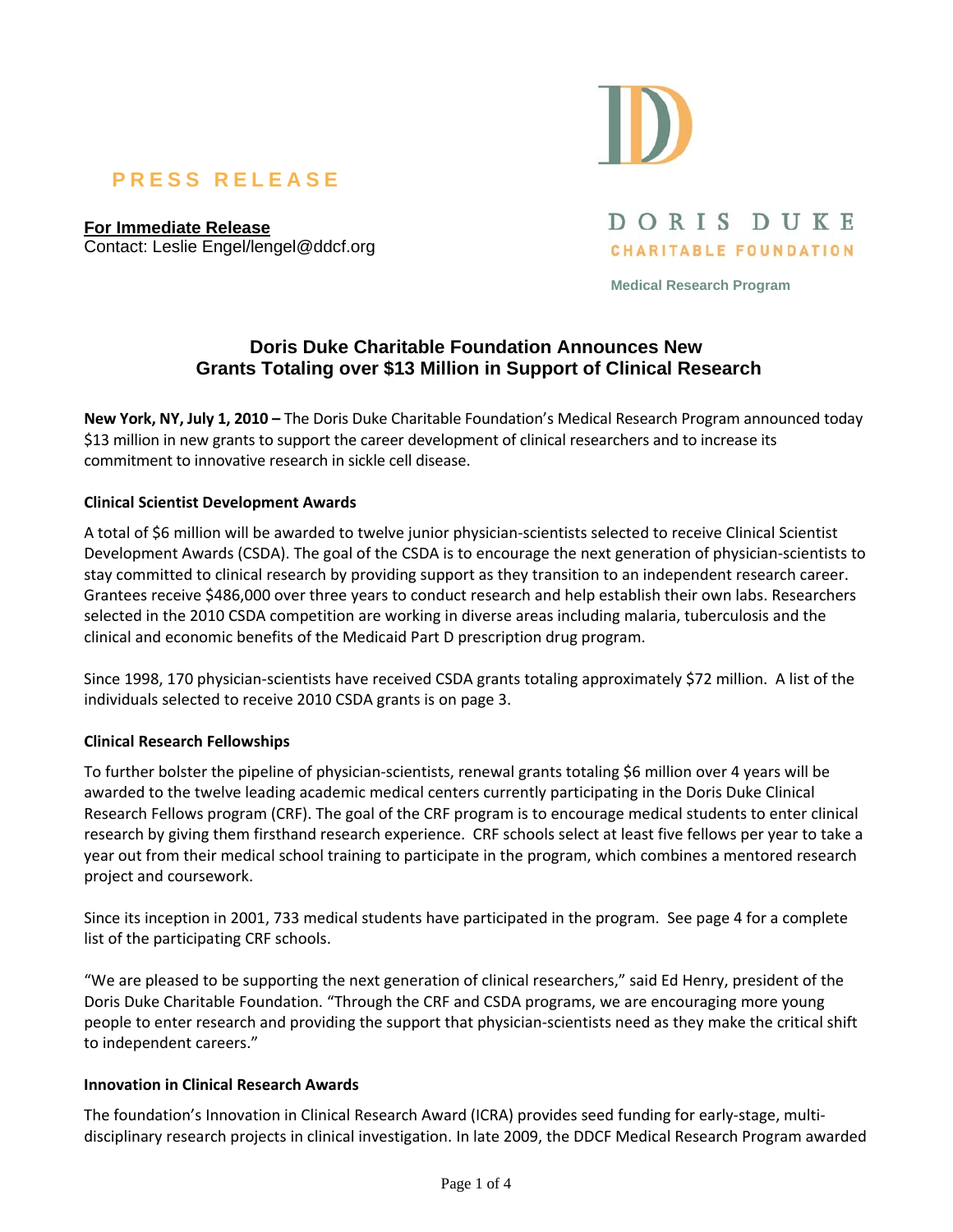five ICRA grants in an effort to reinvigorate funding and research collaborations targeting sickle cell disease. With additional funds available in 2010, the Medical Research Program awarded three new grants, deepening its support for early‐stage projects focused on developing better treatments and/or cures for sickle cell disease. Grantees will receive \$486,000 over three years. See page 4 for a list of the 2010 ICRA awardees.

Since the first ICRA competition in 2000, 49 projects ranging from HIV diagnostic development to cardiovascular disease research have received grants totaling approximately \$12 million.

"We hope that our continued commitment to sickle cell disease research through these three innovative projects shines a spotlight on an often overlooked disease," said Ed Henry.

Since 1998, the foundation's Medical Research Program has committed approximately \$360 million to strengthen and support clinical research, which advances the translation of basic biomedical discoveries into new treatments, preventions and cures for human diseases. To learn more about the program or to receive competition announcements, visit www.ddcf.org/mrp.

The mission of the Doris Duke Charitable Foundation is to improve the quality of people's lives through grants *supporting the performing arts, environmental conservation, medical research and the prevention of child maltreatment, and through preservation of the cultural and environmental legacy of Doris Duke's properties.*

**\* \* \* \* \***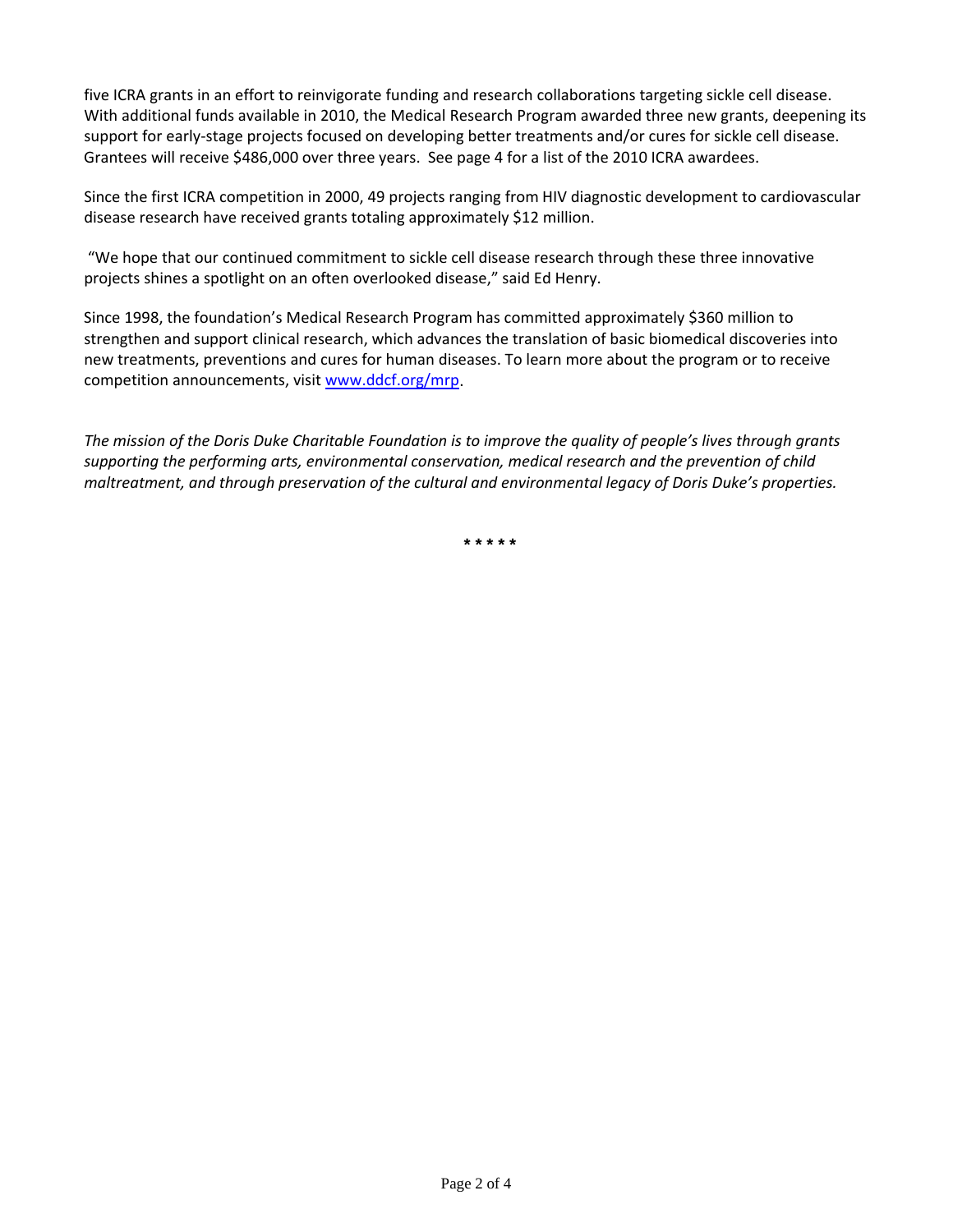# **2010 Doris Duke Clinical Scientist Development Award Recipients**

(listed alphabetically by last name)

**Jeffrey S. Berger, MD, MS** New York University School of Medicine *Platelet Activity in Cardiovascular Disease*

**Tobias JE Carling, MD, PhD** Yale University *Molecular Genetics of Endocrine Tumor Disease*

**Delphine L. Chen, MD** Washington University in St. Louis School of Medicine *Noninvasive Quantification of the Pulmonary Anti‐Inflammatory Effect of Rosiglitazone*

# **Clark C. Chen, MD, PhD**

Dana‐Farber Cancer Institute *Proteasome Inhibition as Subtype‐Specific Therapeutic Intervention in Glioblastoma – A Step Toward Personalized Oncologic Care*

**Maximilian Diehn, MD, PhD** Stanford University *Investigating the Role of Breast Tumor Initiating Cells in Treatment Resistance*

**Sarah M. Fortune, MD, BS**

Harvard School of Public Health *Consequences of Population Heterogeneity in Mycobacterium Tuberculosis in the Transmission Bottleneck*

#### **Pradipta Ghosh, MD, M.B.B.S**

University of California, San Diego *A Novel Marker and Therapeutic Target in Liver Fibrosis*

**J. Michael McWilliams, MD, PhD**

Harvard Medical School *Clinical and Economic Benefits of Medicare Prescription Drug Coverage*

**Audrey R. Odom, MD, PhD** Washington University *Essential Isoprenoids in Human Malaria*

**Donald W. Parsons, MD, PhD** Baylor College of Medicine *Pediatric Glioblastoma Multiforme (GBM): Genomic Analysis and Clinical Correlation*

#### **Sallie R. Permar, MD, PhD**

Beth Israel Deaconess Medical Center *Maternal Immune Correlates of Protection Against HIV Transmission via Breast Milk*

#### **Jennifer A. Philips, MD, PhD**

New York University School of Medicine *Functional Genomics of the Host: Defining Macrophage Susceptibility to Tuberculosis*